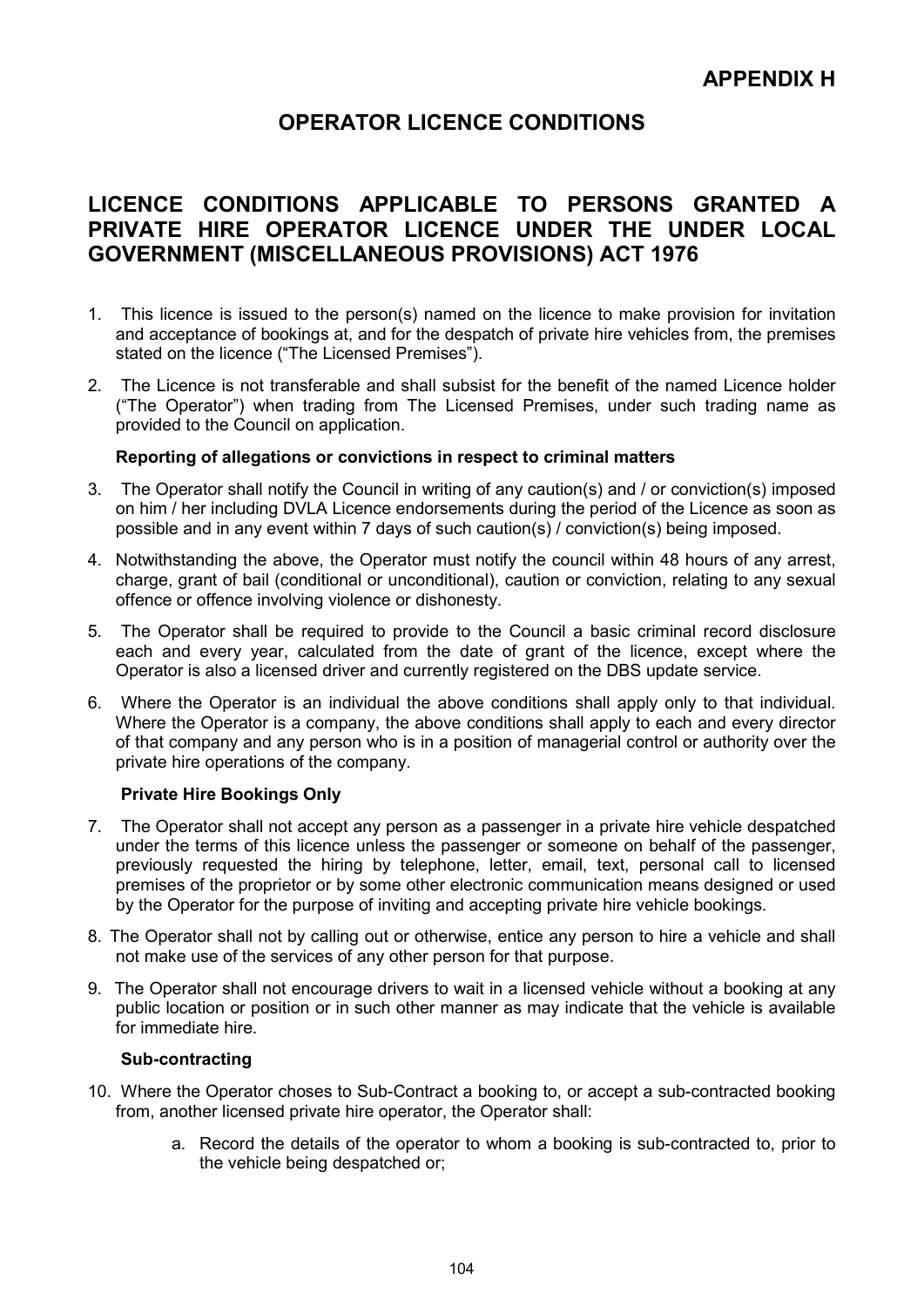- b. Record the details of the operator from whom the booking was sub-contracted from prior to the vehicle being despatched.
- 11. The Operator remains responsible for ensuring that any other licensed private hire operator they sub-contract from or to are correctly licensed and insured.
- 12. The Operator shall advise the customer that they have sub-contracted the booking to another licensed operator, give the details of that licensed operator to the customer and confirm that despite the sub-contract, the Operator remains responsible for the performance of the customers booking.

# The premises

- 13. The Operator is responsible for ensuring compliance with all other legislative provisions applicable to the Licensed premises. This includes, but is not limited to:
	- a. Planning and building control permissions,
	- b. Health and Safety at Work Act 1974;
	- c. Health Act 2006 (No smoking)
	- d. Gambling Act 2005 (No gaming machines)
- 14. Where the Licensed Premises, or any part of the premises, is open to members of the public to enter the operator shall:
	- a. Display this licence in a prominent position where it can be viewed by members of the public;
	- b. Make available these conditions for inspection upon request.
	- c. Ensure that the premises are kept clean, adequately heated, lighted and ventilated
	- d. Ensure any passenger waiting area that is provided has adequate seating facilities and is kept separate from any drivers rest area.
- 15. The Operator shall notify the Council in writing as soon as possible and no later than 7 days of any change(s) to the trading name of the business, or the name or address of the Operator or any directors or partners.
- 16. The Operator shall notify the Council in writing of any change to the means by which the provision for inviting or accepting bookings will be made, such as changes to telephone number(s), website, email, or smart phone application.

# Customer service

- 17. The Operator shall provide a safe, efficient, and reliable service and ensure that when a private hire vehicle has been booked it is:
	- a. Licensed by Hertsmere Borough Council and driven by a Hertsmere Borough Council driver;
	- b. Despatched to ensure the driver and vehicle attend punctually at the appointed time and place;
	- c. As far as the operator can reasonably be expected to control in compliance with all legislation and Council conditions
	- d. Not unreasonably delayed or prevented from attending at the time requested or completing its journey;
- 18. Where a customer's journey has been delayed or prevented by unforeseen causes, or unfinished due to vehicle breakdown, the Operator shall inform the customer as soon as possible and make such arrangements as necessary to fulfil the customers booking.
- 19. The Operator and any booking staff shall not refuse a booking or otherwise discriminate against a member of the public either directly or indirectly on the grounds of gender, age, marital status, social class, race colour, ethnic or national origin, religion, disability or sexual orientation.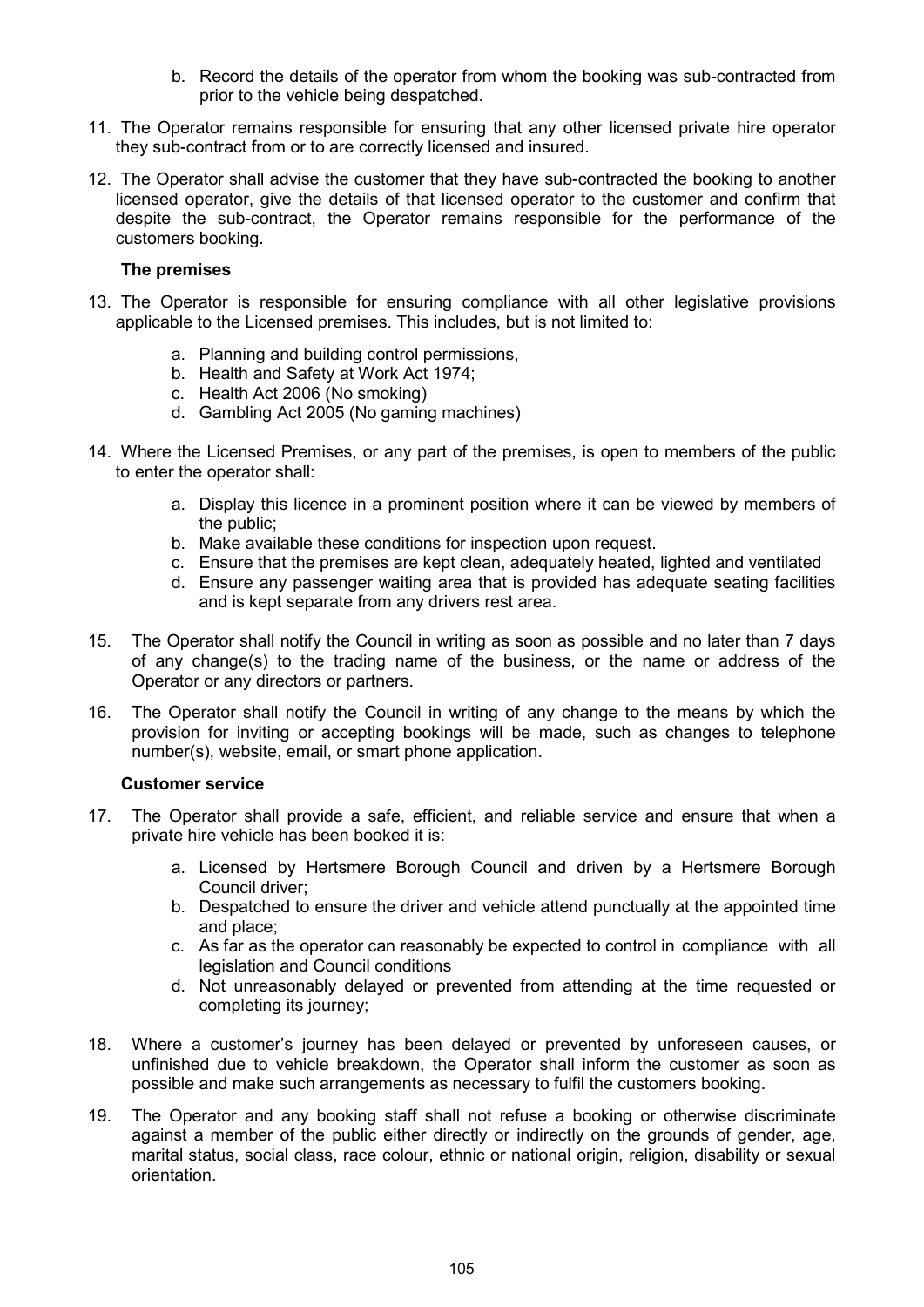- 20. The Operator is not permitted to despatch any vehicle that is not a private hire vehicle licensed by Hertsmere Council under the terms of this Licence.
- 21. Where the Operator chooses to act separately to its role as a licensed Private Hire Operator to despatch a Hackney Carriage or Public Service Vehicle the Operator shall notify the customer that the vehicle despatched to them shall not be a private hire vehicle licensed by the Council and provide the customer with the relevant details as to the vehicle that shall be despatched to them.

# Signage

- 22. The Operator shall not permit any licensed vehicles operated by them to carry any advertisements in relation to the operator's business save for any sign that states:
	- a. The private hire operator name
	- b. The telephone number or other means by which bookings can be accepted
	- c. The words /Advanced Booking Only', 'Pre-Booked', or similar.
- 23. The Operator shall not advertise their business in any published form or any vehicles operated with the use of, or reference to, the words "Taxi" or "Cab" whether singular, plural, or as part of another word or any similar words with the intention of giving the impression their vehicles can be hired without being pre-booked.

# Records of bookings, drivers and vehicles

- 24. In response to any booking made the Operator must, prior to the despatch of a licensed private hire vehicle, record the following:
	- a. The time and date of the booking
	- b. The time; date and location of pickup point
	- c. The destination;
	- d. The name of the hirer or other identifying mark of the hirer such as a reference number and contact details;
	- e. The fare quoted
	- f. How the booking was made or received
	- g. The vehicle despatched and the driver driving it.
- 25. The Operator shall keep comprehensive records of all licensed drivers despatched by the Operator in a private hire vehicle:
	- a. The driver's full name;
	- b. Current address;
	- c. Telephone number mobile and home;
	- d. Copy of the DVLA driving licence;
	- e. Copy of the Hertsmere BC issued private hire driver licences;
	- f. The date the driver first began to be despatched by the operator and subsequently the date they ceased to be operated;
- 26. The Operator shall keep comprehensive records of all licensed private hire vehicles despatched by the Operator and which must include:
	- a. Vehicle details: make, model, colour, registration number;
	- b. Vehicle identification documentation i.e. MOT, insurance certificate(s) / cover notes – copies of these documents must demonstrate continuing insurance cover;
	- c. The date when the vehicle was first operated and any date they ceased to be operated.
	- d. The last date of the monthly inspection of that vehicle.
- 27. Where it is convenient for the operator to do so, the records required by conditions 16 and 17 may be recorded as one and the condition in  $15(q)$  may be fulfilled by reference to either the driver, vehicle or drivers call sign provided that it is accurate to easily identify at all times the individual driver and vehicle despatched by an operator in respect to a booking.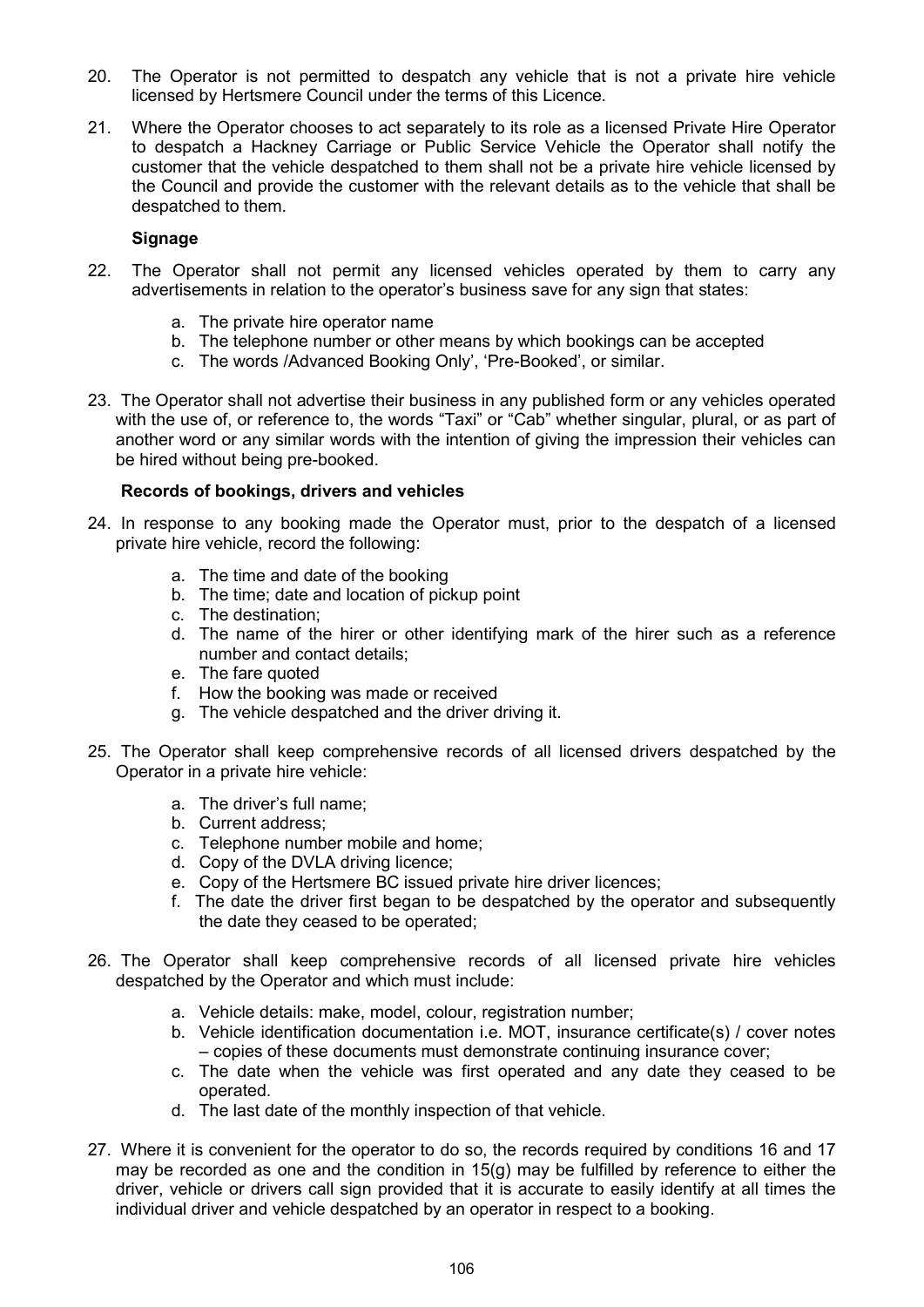28. Records be kept for a minimum of 12 months but may be in any manner that the Operator choses subject to being able to provide all the information required by these conditions in a legible, accessible and understandable form and which can be produced upon the request of an authorised Council Licensing officer or police officer without delay;

# Complaints Policy and Procedure

- 29. All complaints made to the Operator must be recorded and the record of complaints must be retained for at least 12 months in a legible, accessible and understandable form which can be produced upon the request of an authorised Council Licensing officer or police officer without delay.
- 30. The Operator must have a Complaints Policy and procedure which can, on request, be provided to an authorised officer of the Council, Police, customer or the driver or proprietor of any vehicle operated by them, and which as a minimum shall ensure that the Operator will:
	- a. Advise customers of their right to complain in writing to the Council about the conduct of a driver or fitness of a vehicle;
	- b. Advise customers to contact the Police where it is alleged that a criminal act has been or may have been committed;
	- c. In addition to the above, notify the Council and Police immediately where a complaint made to them about a driver alleges that the driver's conduct has been of a violent or sexual nature.
	- d. In addition to the above, notify the Council and Police immediately where a complaint made to them about a driver alleges that the driver's conduct may indicate a safeguarding risk to a child or other vulnerable person.
- 31. The Operator's complaints record should, as a minimum, record:
	- a. The date and time of the complaint;
	- b. The contact details of the complainant (where provided);
	- c. The booking, vehicle or driver the complaint is in respect of;
	- d. The detail of the complaint
	- e. The action (if any) taken in respect of the complaint
	- f. Any advice to the customer to contact the Police and/or Council
	- g. Where the Operator has chosen to notify the Police and/or Council of the Complaint.
- 32. The Operator may choose to adopt its own disciplinary measures or procedures to apply to the drivers or vehicles that it operates, but as a minimum will take reasonable steps to monitor the number, nature and frequency of complaints made in respect to any driver or vehicle.
- 33. If the Operator choses to no longer operate a driver, or has concerns that the driver may not be fit and proper, either due to the number or nature of complaints received by the Operator or for any other reasonable cause, the Operator must notify the Council and provide such information as the Council may reasonably request about the matter.

# Lost property Policy and Procedure

- 34. The Operator shall adopt a lost property policy and procedure which can, on request, be provided to an authorised officer of the Council, Police, customer or the driver or proprietor of any vehicle operated by them.
- 35. The Operator's policy shall include a suitable process to remind drivers to check for lost property after the termination of any booking and where they are unable to return any lost item to the rightful owner to be provide it to the Operator.
- 36. Any property found at the Operators premises or provided to the operator by a driver shall be recorded and kept for a period of 3 months, save for any perishable items which shall be kept for such reasonable time period as considered appropriate by the Operator.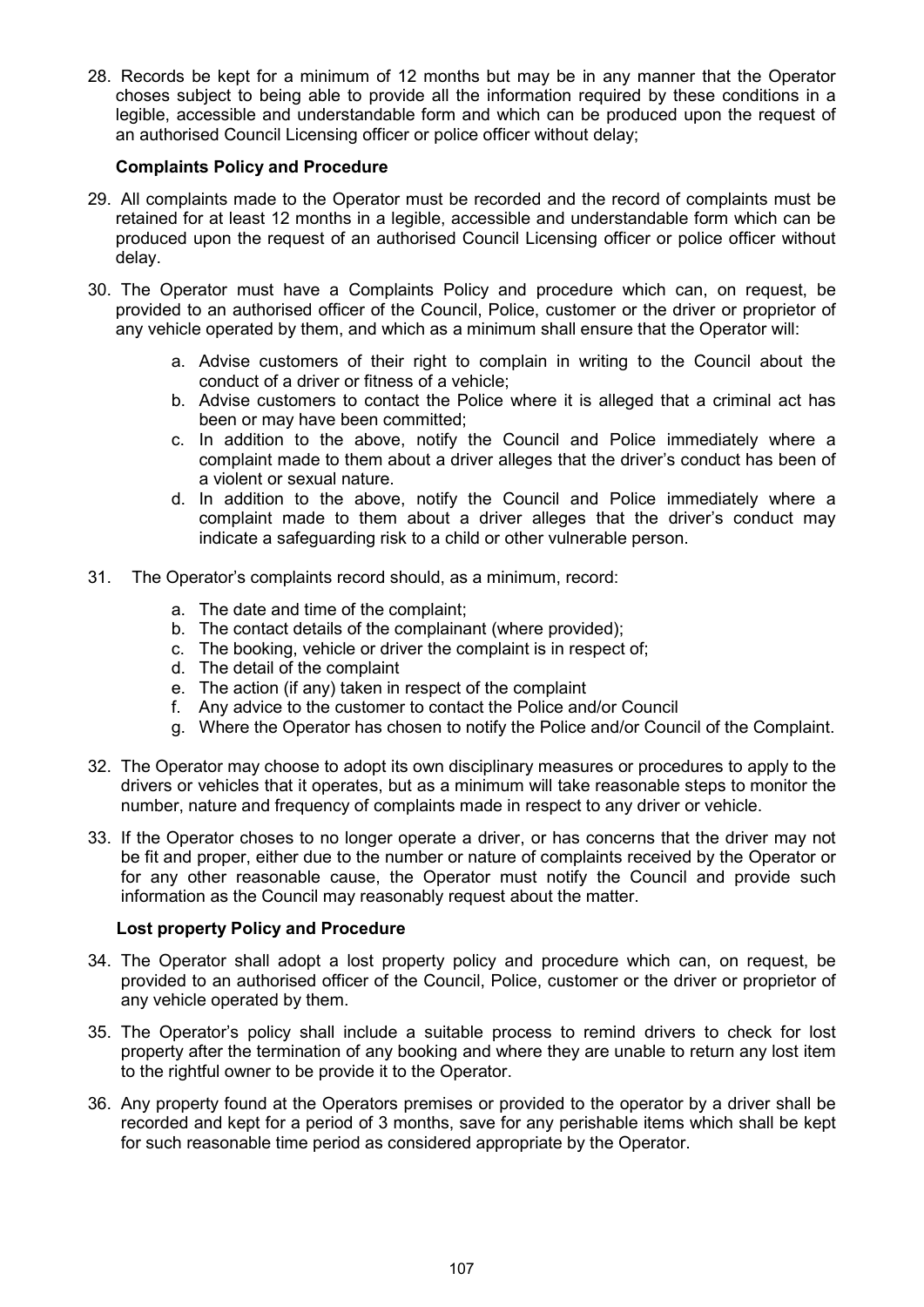- 37. The Operator shall take such steps as reasonable to identify the owner of any lost property in order to return it to the owner and shall record the return of any item to any person, their address and any identification or confirmation seen and keep such record for 3 months.
- 38. Where any property cannot be returned to its owner after a period of 3 months the lost property should be notified in writing to the Council's Licensing team who will either approve it to be destroyed or request that it be delivered to the Council offices.
- 39. If the lost property has significant value such as money, a phone or an Identity document as such as a passport or driving licence the item should be provided immediately to the nearest Police station or, if the Police are unable to accept the item, the Council Offices.
- 40. If the lost property is, or may be, unlawful or relate to a criminal activity, it must be taken to the nearest police station and a reference number obtained from the police and recorded by the Operator.

# Staff employed in a Relevant Role

- 41. The Operator shall adopt a criminal record policy for assessing the suitability of any person who is to be employed, engaged or permitted to act in a "Relevant Role", whether paid or unpaid, in which they receive bookings for private hire vehicles, despatch private hire vehicles or may otherwise have access to the personal data of customers or drivers.
- 42. The Operator shall request a basic criminal record check of any person acting in a Relevant Role, assess their suitability in line with the Operators policy and shall not allow any person to act in a Relevant Role without first being assessed as suitable.
- 43. The Operator shall keep a record of all individual who act in a Relevant Role, the date that person began to undertake the duties of that Relevant Role, the date of their criminal record, and the date they were assessed as suitable.
- 44. The Operator shall not, unless they have another lawful reason, retain the original or any copy, of a criminal record provided to them by a person undertaking a Relevant Role.

# Data Protection Policy

45. The Operator shall have a clear data protection policy setting out how the Operator shall use, retain or store customer details. This policy shall be provided to an authorised officer of the Council or police officer on request.

# Vehicles operated

- 46. The Operator shall exercise all due diligence to ensure that the vehicles operated under the terms of this licence are compliant with all relevant legal provisions and the Council's policy on vehicle standards and shall undertake and record a monthly inspection of the general condition of all licensed vehicles operated and such record shall be available for inspection by an authorised officer of the Council or police officer.
- 47. The details to be recorded are:
	- a. vehicle cleanliness and tidiness;
	- b. condition of bodywork / bumpers;
	- c. tread on tyres;
	- d. seatbelts;
	- e. windscreen washers and wipers;
	- f. all lights;
	- g. brakes / handbrake;
	- h. horn;
	- i. mirrors;
	- j. oil and brake fluid levels;
	- k. fire extinguisher / first aid kit
	- l. and any other items the Operator feels relevant;